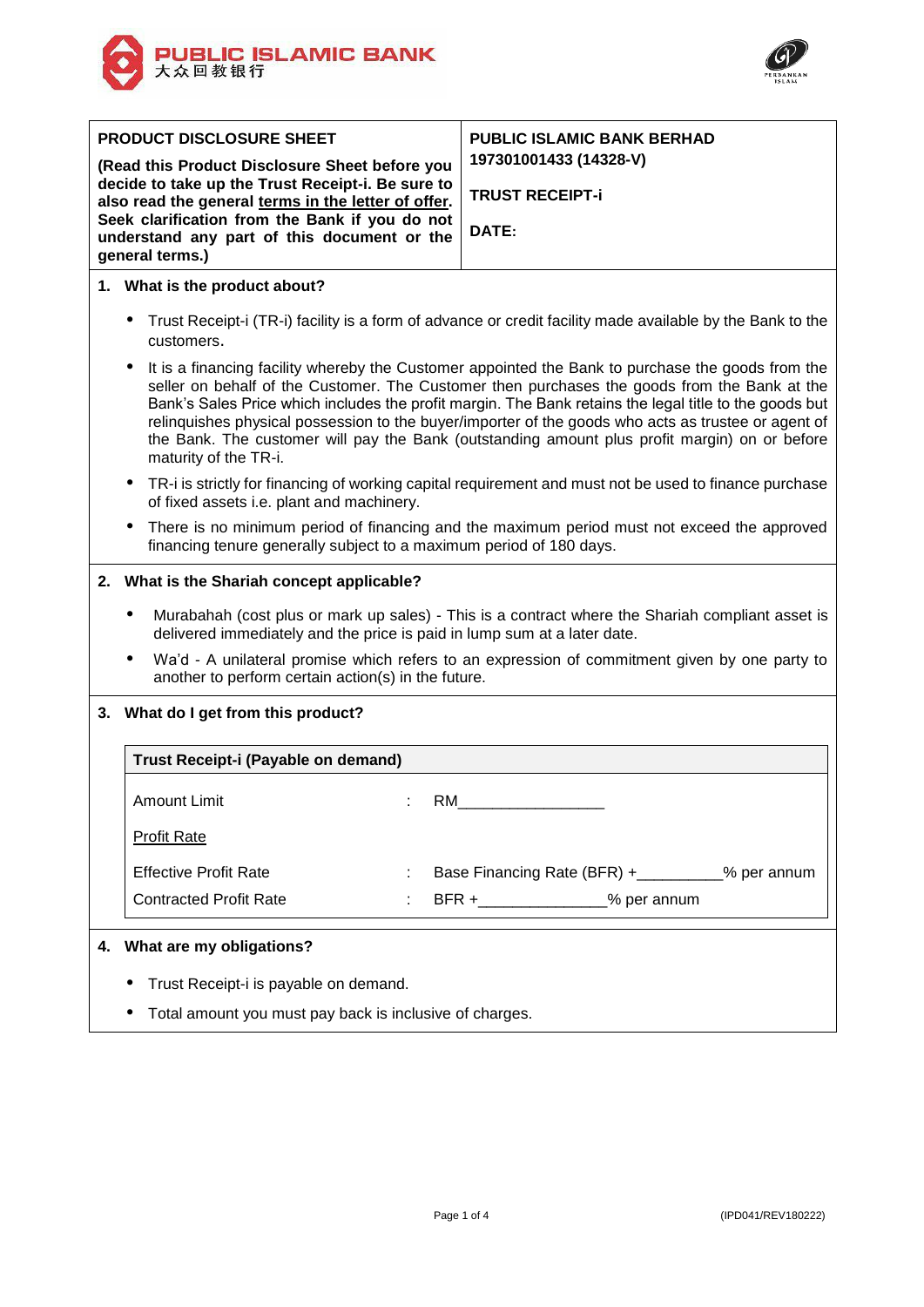



# **5. What are the fees and charges I have to pay?**

| Fees and charges                                           | Amount (RM) |
|------------------------------------------------------------|-------------|
| <b>Stamp duty</b>                                          |             |
| <b>Master Facility Agreement</b><br>٠                      | Ad valorem  |
| <b>Other Security Document</b>                             |             |
| Letter of Offer<br>✓                                       | 10.00       |
| Charge Annexure (With Title, if applicable)<br>✓           | 10.00       |
| Deed of Assignment (Without Title, if applicable)<br>✓     | 10.00       |
| Letter of Guarantee/Letter of set off (if applicable)<br>✓ | 10.00       |

For full list of fees and charges, please visit our website at www.publicislamicbank.com.my.

### **6. What if I fail to fulfil my obligations?**

- Unless otherwise stipulated under the respective type of facility, in the event of default the Bank reserves the right to impose the following:
	- a) For failure to pay any instalments and which failure continues beyond the maturity date of the facility(ies), the compensation rate that shall be applied is the Bank's Average Financing Rate (AFR) on the outstanding balance or any such rate as approved by Bank Negara Malaysia.

The formula for late payment charge after maturity is as follows:

Outstanding Balance X AFR X No. of Overdue Day(s) 365

- Also known as "Combined Rate" which consist of two (2) elements namely *ta'widh* and *gharamah*. *Ta'widh* refers to the amount that may be compensated to the Bank based on actual loss incurred due to default while *gharamah* refers to the penalty charged on the defaulters over and above the *ta'widh*.
- b) The Bank shall not compound the compensation payable to the principal amount/financing amount.
- The Bank has the right at any time without notice to you to debit your current/savings account with us towards payment of the monthly payment of the financing and any other charges and/or fees incurred in the granting of the financing including Takaful contribution, quit rent, assessment, cost of an updated/revised valuation reports, fees for searches, legal fees for preparation and perfection of security documents by Bank's solicitors, legal costs incurred in relation to enforcement of security/recovery cost and any other cost or expenses incidental thereto.
- If the financing tenure extends into retirement, you are to advise us on your plans to service the monthly payment after your retirement.
- You are to furnish us all relevant information regarding financing taken from all financial institutions, cooperatives, building societies, credit companies and merchants that provide credit sales etc. and to fully and accurately disclose material information that has a bearing on our financing decision. Failure by you to disclose essential and correct information in the financing application as well as the consequences of providing incomplete or incorrect information may lead to a higher financing rate or rejection of your financing application.
- Legal action will be taken if you fail to respond to reminder notices. Your property may be foreclosed and you will have to bear all legal costs. You are also responsible to settle any shortfall after your property is sold.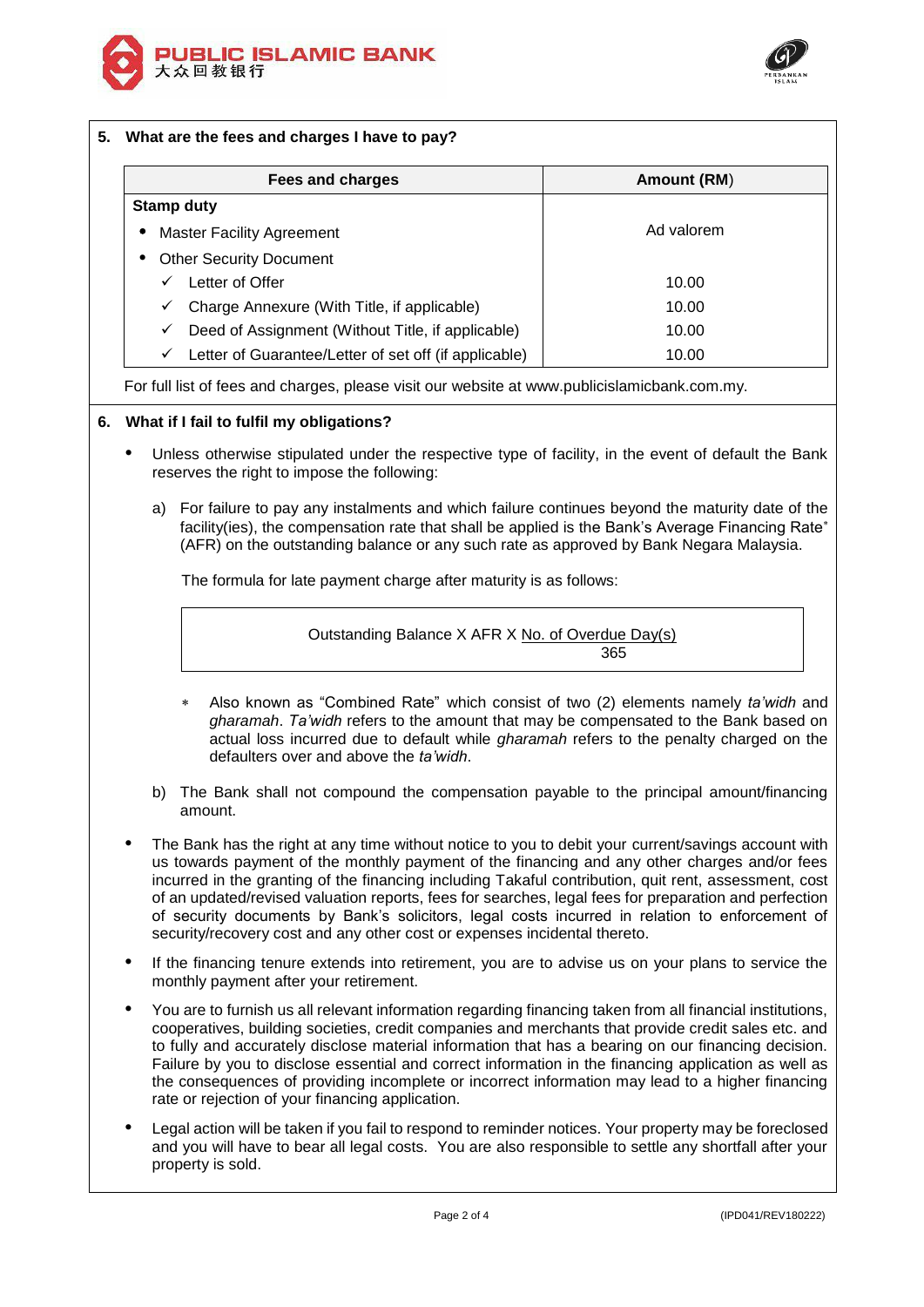



#### **6. What if I fail to fulfil my obligations?, cont.**

- Legal action against you may affect your credit rating leading to financing being more difficult or expensive to you.
- Under specific circumstances where the customer is not contactable, the Bank's obligation is considered to be fulfilled if such notice has been sent to the last known address of the customer at least seven (7) calendar days in advance.

## **7. What are the major risks?**

 All amount outstanding of expired facility shall be levied with compensation rate or any other rate determined by Bank Negara Malaysia (BNM).

#### **8. What do I need to do if there are changes to my contact details?**

 It is important that you inform us (written notice to be sent to the account holding branch) of any change in your contact details to ensure that all correspondences reach you in a timely manner.

#### **9. Where can I get assistance and redress?**

- If you have difficulties in making payments, you should contact us earliest possible to discuss payment alternatives.
- If you wish to complain on the products or services provided by us, you may contact us at:

**Public Islamic Bank Berhad 25th Floor, Menara Public Bank 146 Jalan Ampang 50450 Kuala Lumpur** Telephone : 1-800-22-5555 Fax : 03-2162 2224 E-mail : islamicbkg@publicislamicbank.com.my<br>Website : https://www.publicislamicbank.com.my : https://www.publicislamicbank.com.my

 Alternatively, you may seek the services of Agensi Kaunseling dan Pengurusan Kredit (AKPK), an agency established by Bank Negara Malaysia to provide free services on money management, credit counselling, financial education and debt restructuring for individuals. You can contact AKPK at:

**Tingkat 8, Maju Junction Mall 1001, Jalan Sultan Ismail 50250 Kuala Lumpur** Telephone : 03-2616 7766 E-mail : enquiry@akpk.org.my

 If your query or complaint is not satisfactorily resolved by us, you may contact Bank Negara Malaysia TELELINK at:

| <b>Customer Contact Centre (BNMTELELINK)</b><br><b>Bank Negara Malaysia</b><br>P.O. Box 10922<br>50929 Kuala Lumpur |                                                                    |
|---------------------------------------------------------------------------------------------------------------------|--------------------------------------------------------------------|
| Telephone                                                                                                           | $: 1-300-88-5465(1-300-88-LINK)$                                   |
| Overseas                                                                                                            | 603-2174 1717                                                      |
| <b>Operating Hours</b>                                                                                              | $9:00$ a.m. $-5:00$ p.m. (Monday $-$ Friday except public holiday) |
| Web Form                                                                                                            | telelink.bnm.gov.my                                                |